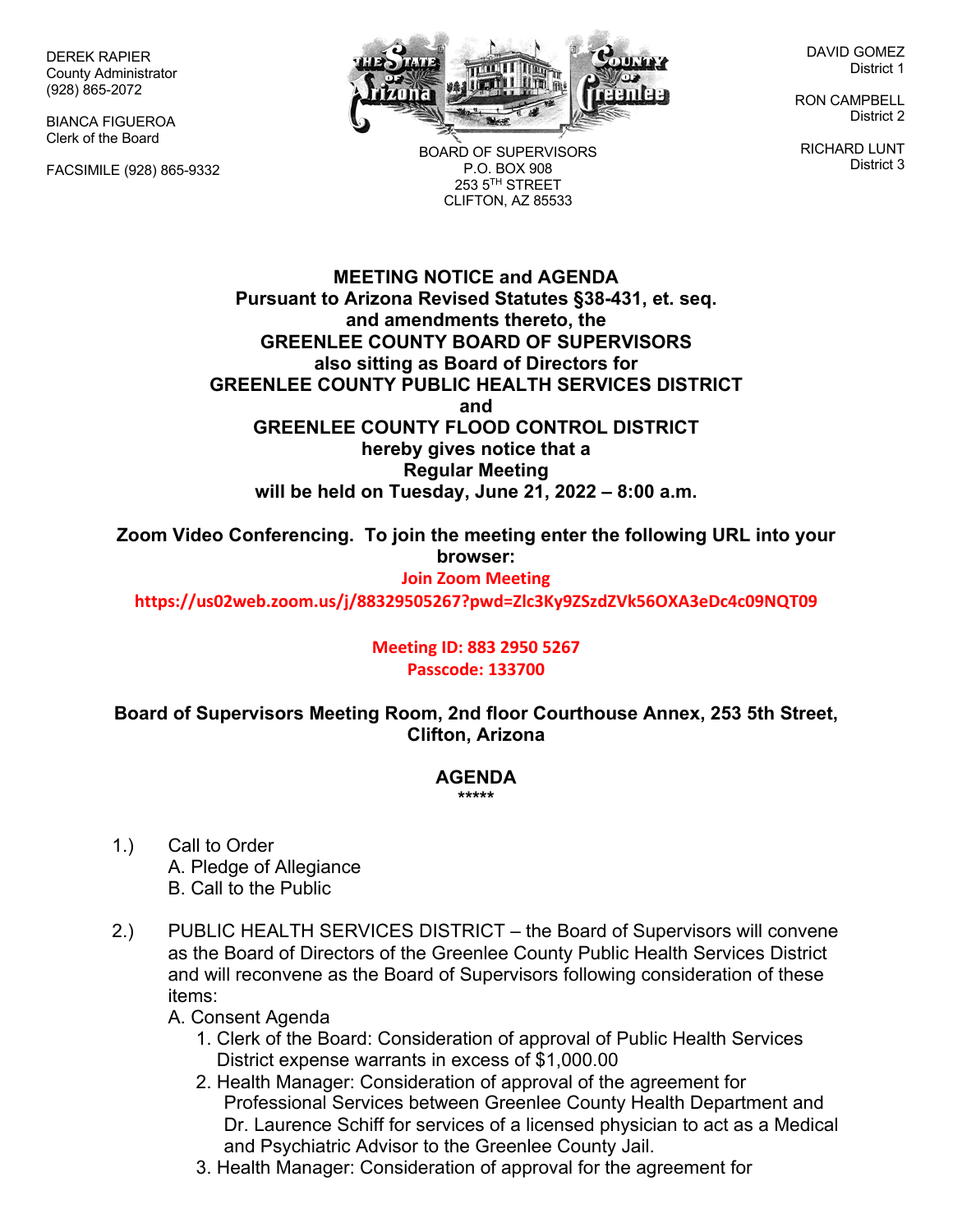Professional Services between Greenlee County and Botanical Pharm, LLC (Matt Bolinger) to cover services of an Epidemiologist and Public Health Consultant

- 4. Health Manager: Consideration of Approval of the Agreement for Professional Services Between Greenlee County Health Department and Gila Health Resources. The Provisions of this Agreement are intended to cover the services of a physician licensed pursuant to title 32, chapter 13 or 17 (1) Arizona Revised Statutes, to act as a Medical Advisor to the Greenlee County Health Department.
- 3.) Karen Soohy, County Librarian A. Discussion/Action regarding Greenlee County Annual Library System Report B. Discussion/Action regarding Greenlee County Library System Bi-Law changes
- 4.) Tony Hines, Public Works Manager Fleet
	- A. Discussion/Action regarding approval of Water Treatment Product and Service Agreement from Chemtex for the heating and chilling loops
	- B. Discussion/Action regarding approval of the IGA contract with City of Sierra Vista for the CDL skills test
- 5.) Derek Rapier, County Administrator
	- A. Discussion/Action: Expenditure Limitation Permanent Base Adjustment Call For Election
- 6.) Rene Ontiveros, Chief Financial Officer

A. Discussion/Action regarding forgiveness of inter-fund loans, cleanup of accounting errors, discontinued funds, and cash reconciliation cleanup of identified funds.

- 7.) Derek Rapier, County Administrator, A. Discussion/Action: Consideration to pay additional contribution to outstanding PSPRS Unfunded Liability.
- 8.) Derek Rapier, County Administrator
	- A. Discussion/Possible Action for review, revision and possible adoption of Resolution in support of Housing development in Greenlee County.
	- B. Discussion/Possible Action for review, revise, amend Greenlee County Land use and Resource Policy Plan (LURPP)
- 9.) Derek Rapier, County Administrator A. Discussion/Action: Consideration of 21 Verizon cell phones and service for the Greenlee County Sheriff's Office.
- 10.) Derek Rapier, County Administrator, Bianca Figueroa, Clerk of the Board A. County and State budget and legislative issues B. Calendar and Events